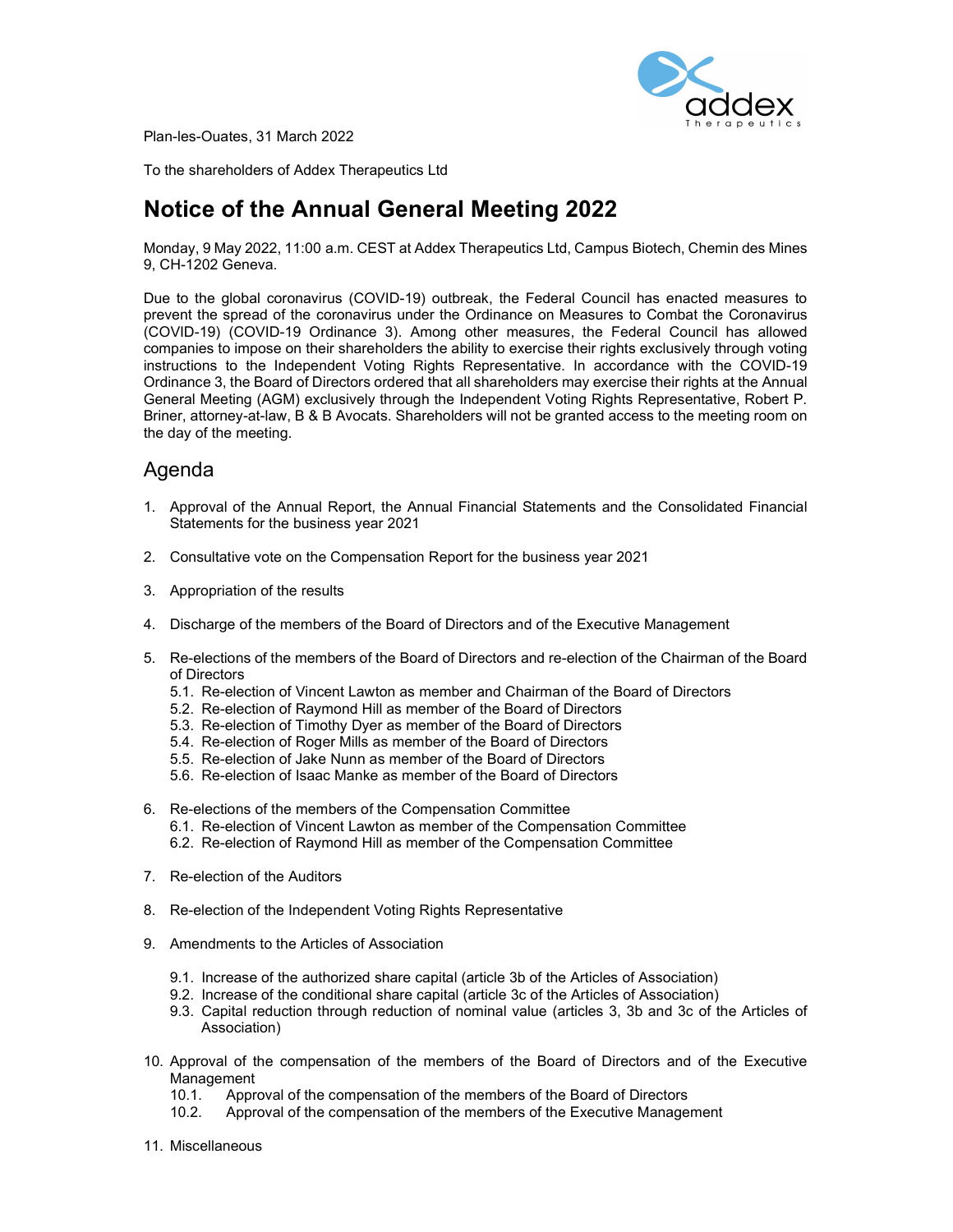## 1. Approval of the Annual Report, the Annual Financial Statements and the Consolidated Financial Statements for the business year 2021

The Board of Directors **proposes** to approve the Annual Report, the Annual Financial Statements and the Consolidated Financial Statements for the business year 2021.

## 2. Consultative vote on the Compensation Report for the business year 2021

The Board of Directors **proposes** to endorse the Compensation Report 2021. This vote is consultative.

## **Explanation**

In line with the recommendations of the Swiss Code of Best Practice for Corporate Governance, the Board of Directors has decided to submit the Compensation Report to the shareholders for a consultative vote. The Compensation Report includes the content required by law and furthermore describes the compensation system and its application in the business year under review.

## 3. Appropriation of the results

The Board of Directors **proposes** to carry forward the loss of CHF 16,986,783 for the business year 2021.

## 4. Discharge of the members of the Board of Directors and of the Executive Management

The Board of Directors **proposes** that discharge be granted to the members of the Board of Directors and the Executive Management for their activities in the business year 2021.

## 5. Re-elections of the members of the Board of Directors and re-election of the Chairman of the Board of Directors

The Board of Directors proposes the re-election of its members Vincent Lawton, Raymond Hill, Timothy Dyer, Roger Mills, Jake Nunn and Isaac Manke for a term of one year each; and the reelection of Vincent Lawton as its Chairman.

## Explanation

completion of the next AGM.

Pursuant to article 16 of the Articles of Association, the members of the Board of Directors and the Chairman must be elected annually at the AGM; re-election is possible.

#### 5.1. Re-election of Vincent Lawton as member and Chairman of the Board of Directors The Board of Directors proposes to re-elect Vincent Lawton as a member of the Board of Directors and as Chairman of the Board of Directors for a term of office extending until

- 5.2. Re-election of Raymond Hill as member of the Board of Directors The Board of Directors **proposes** to re-elect Raymond Hill as a member of the Board of Directors for a term of office extending until completion of the next AGM.
- 5.3. Re-election of Timothy Dyer as member of the Board of Directors The Board of Directors proposes to re-elect Timothy Dyer as a member of the Board of Directors for a term of office extending until completion of the next AGM.
- 5.4. Re-election of Roger Mills as member of the Board of Directors The Board of Directors **proposes** to re-elect Roger Mills as a member of the Board of Directors for a term of office extending until completion of the next AGM.
- 5.5. Re-election of Jake Nunn as member of the Board of Directors The Board of Directors **proposes** to re-elect Jake Nunn as a member of the Board of Directors for a term of office extending until completion of the next AGM.

## 5.6. Re-election of Isaac Manke as member of the Board of Directors

The Board of Directors **proposes** to re-elect Isaac Manke as a member of the Board of Directors for a term of office extending until completion of the next AGM.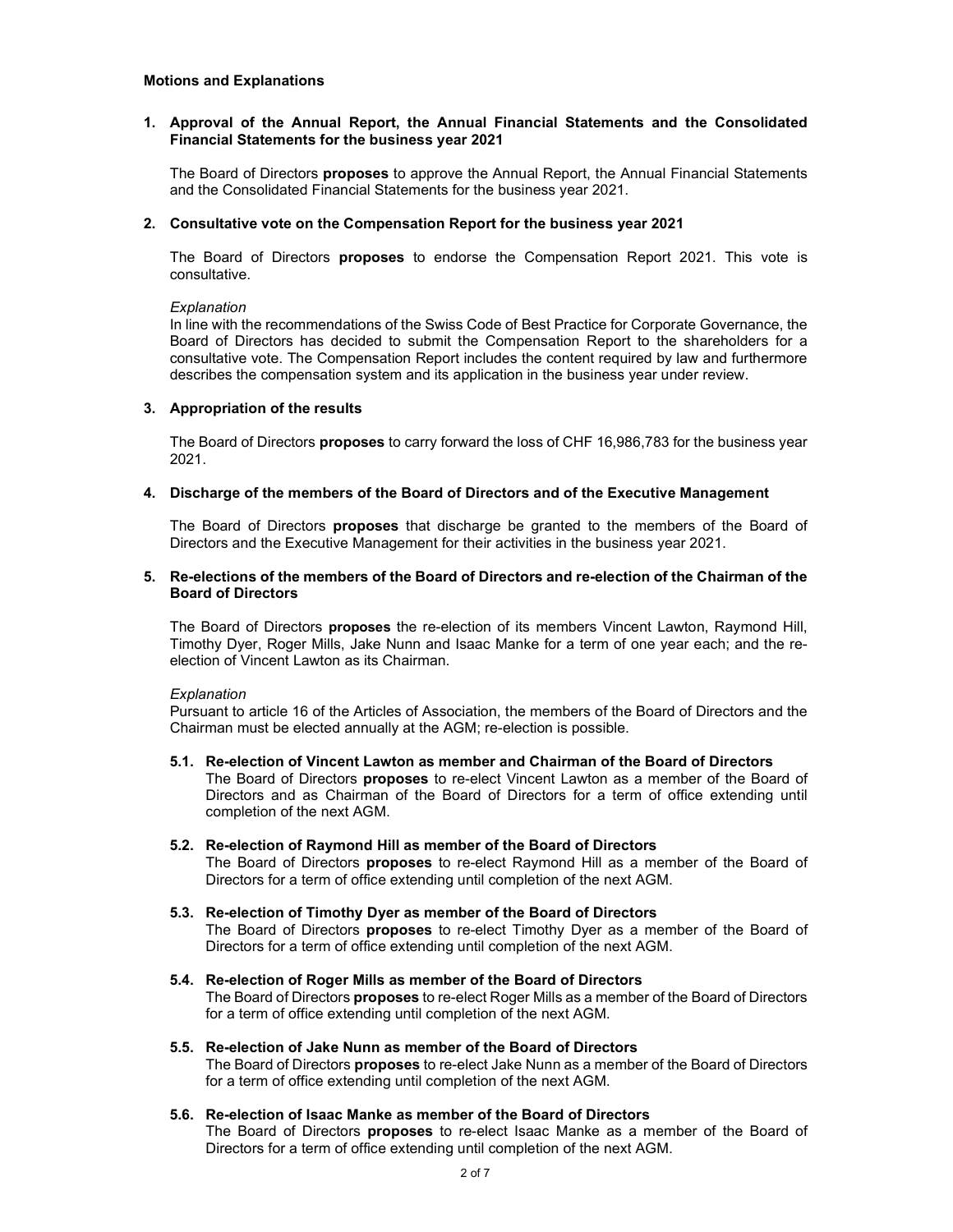## 6. Re-elections of the members of the Compensation Committee

The Board of Directors **proposes** the re-election of Vincent Lawton and Raymond Hill as members of the Compensation Committee.

## Explanation

Pursuant to article 20 of the Articles of Association, the members of the Compensation Committee have to be elected by the shareholders. The term of office is one year; re-election is possible.

## 6.1. Re-election of Vincent Lawton as member of the Compensation Committee The Board of Directors **proposes** to re-elect Vincent Lawton as a member of the Compensation Committee for a term of office extending until completion of the next AGM.

6.2. Re-election of Raymond Hill as member of the Compensation Committee The Board of Directors **proposes** to re-elect Raymond Hill as a member of the Compensation Committee for a term of office extending until completion of the next AGM.

## 7. Re-election of the Auditors

The Board of Directors **proposes** the re-election of BDO AG as Auditors for a term of office extending until completion of the next AGM.

#### 8. Re-election of the Independent Voting Rights Representative

The Board of Directors **proposes** to re-elect Robert P. Briner, attorney-at-law, B & B Avocats, Cours des Bastions 5, CH-1205 Geneva, as the Independent Voting Rights Representative for a term of office extending until completion of the next AGM.

#### **Explanations**

Pursuant to article 13 of the Articles of Association, the Independent Voting Rights Representative has to be elected by the shareholders. The term of office is one year; re-election is possible.

## 9. Amendments to the Articles of Association

#### 9.1. Increase of the authorized share capital (article 3b of the Article of Association)

The Board of Directors **proposes** (i) to increase the authorized share capital in an amount of CHF 24,000,000 from CHF 8,636,476 to CHF 32,636,476 expiring on 9 May 2024 and accordingly (ii) to adopt a new article 3b of the Articles of Association as follows:

| Version telle que proposée par le Conseil d'Administration<br>(texte actuel et inchangé en caractères normaux; suppressions<br>en gras, italique et barré; modifications en gras et italique):<br>Texte faisant foi / Binding version:                                                                                                                                                                                                                                                                                                                                                                                                                                                                                                                                                                                                                                                                                                                                                                                                                                                                                                                                                                                                                                                                                                            | Version as proposed by the Board of Directors (current<br>and unchanged wording in normal font; deletions in bold,<br>italics and stricken through; amendments in bold and<br>italics):<br>Traduction informelle en anglais / Informal English                                                                                                                                                                                                                                                                                                                                                                                                                                                                                                                                                                                                                                                                                                                                                                                                                                                                                                                                                                |
|---------------------------------------------------------------------------------------------------------------------------------------------------------------------------------------------------------------------------------------------------------------------------------------------------------------------------------------------------------------------------------------------------------------------------------------------------------------------------------------------------------------------------------------------------------------------------------------------------------------------------------------------------------------------------------------------------------------------------------------------------------------------------------------------------------------------------------------------------------------------------------------------------------------------------------------------------------------------------------------------------------------------------------------------------------------------------------------------------------------------------------------------------------------------------------------------------------------------------------------------------------------------------------------------------------------------------------------------------|---------------------------------------------------------------------------------------------------------------------------------------------------------------------------------------------------------------------------------------------------------------------------------------------------------------------------------------------------------------------------------------------------------------------------------------------------------------------------------------------------------------------------------------------------------------------------------------------------------------------------------------------------------------------------------------------------------------------------------------------------------------------------------------------------------------------------------------------------------------------------------------------------------------------------------------------------------------------------------------------------------------------------------------------------------------------------------------------------------------------------------------------------------------------------------------------------------------|
|                                                                                                                                                                                                                                                                                                                                                                                                                                                                                                                                                                                                                                                                                                                                                                                                                                                                                                                                                                                                                                                                                                                                                                                                                                                                                                                                                   | translation:                                                                                                                                                                                                                                                                                                                                                                                                                                                                                                                                                                                                                                                                                                                                                                                                                                                                                                                                                                                                                                                                                                                                                                                                  |
| Article 3b<br>Capital-actions autorisé<br>Jusqu'au 16 juin 2023 9 mai 2024, le conseil d'administration<br>peut augmenter le capital-actions d'un montant de CHF<br>8'636'476 CHF 32'636'476.- par l'émission de 8'636'476<br>32'636'476 actions nominatives entièrement libérées d'une<br>valeur nominale de CHF 1 chacune. Une augmentation du<br>capital-actions en plusieurs tranches est autorisée. Le conseil<br>d'administration détermine le prix d'émission, le moyen de<br>paiement, la date d'émission des nouvelles actions, les<br>conditions d'exercice des droits de souscription préférentiels et<br>la date à partir de laquelle les nouvelles actions donnent droit<br>au paiement d'un dividende. A cet égard, le conseil<br>d'administration peut émettre de nouvelles actions par une<br>souscription ferme opérée au travers d'une institution bancaire,<br>d'un syndicat ou de tout autre tiers comprenant une offre<br>subséquente de ces actions aux actionnaires actuels (à moins<br>que les droits de souscription préférentiels des actionnaires<br>actuels ne soient supprimés). Le conseil d'administration peut<br>laisser se périmer les droits de souscription préférentiels qui<br>n'ont pas été exercés; il peut également vendre aux conditions<br>du marché ces droits et/ou les actions liées aux droits de | Article 3b<br><b>Authorized Share Capital</b><br>The Board of Directors shall be authorized, at any time<br>until 16 June 2023 9 May 2024 to increase the share<br>capital in an amount of CHF 8'636'476 CHF 32'636'476.<br>through the issuance of 8'636'476 32'636'476 fully paid<br>registered shares with a nominal value of CHF 1 each. An<br>increase in partial amounts shall be permitted. The Board<br>of Directors shall determine the issue price, the type of<br>payment, the date of issue of new shares, the conditions<br>for the exercise of pre-emptive rights and the beginning<br>date for dividend entitlement. In this regard, the Board of<br>Directors may issue new shares by means of a firm<br>underwriting through a banking institution, a syndicate or<br>another third party with a subsequent offer of these shares<br>to the current shareholders (unless the pre-emptive rights<br>of current shareholders are excluded). The Board of<br>Directors may permit pre-emptive rights that have not<br>been exercised to expire or it may place these rights<br>and/or shares as to which pre-emptive rights have been<br>granted but not exercised, at market conditions or use |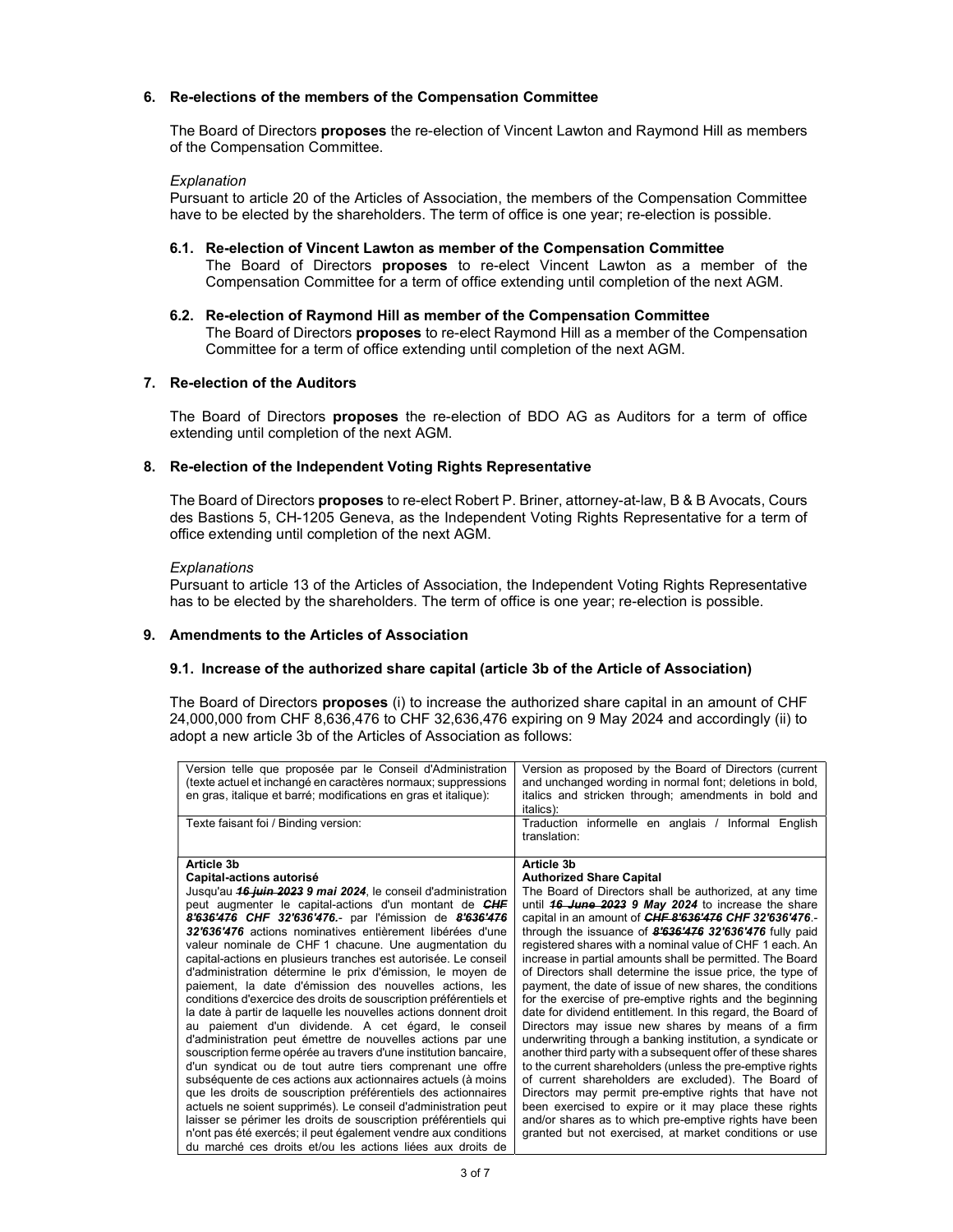| souscription préférentiels accordés mais non exercés, ou les them for other purposes in the interest of the Company.<br>utiliser dans un autre but conforme à l'intérêt de la Société. ()   () |  |
|------------------------------------------------------------------------------------------------------------------------------------------------------------------------------------------------|--|
|                                                                                                                                                                                                |  |

## **Explanations**

At present, the Company has an authorized share capital in an amount of CHF 8,636,476. The Board of Directors would like to retain full flexibility in connection with possible future financing of the Company and hence proposes to increase authorized share capital by CHF 24,000,000 to the amount of CHF 32,636,476, expiring on 9 May 2024, authorizing the Board of Directors to issue up to 32,636,476 fully paid registered shares with a nominal value of CHF 1 each.

## 9.2. Increase of the conditional share capital (article 3c of the Articles of Association)

The Board of Directors **proposes** (i) to increase the conditional share capital by a total amount of CHF 8,000,000 from CHF 24,636,476 to CHF 32,636,476 as further explained below and accordingly (ii) to amend article 3c of the Articles of Association as follows:

| Version telle que proposée par le Conseil d'Administration<br>(texte actuel et inchangé en caractères normaux; suppressions<br>en gras, italique et barré; modifications en gras et italique): | Version as proposed by the Board of Directors (current<br>and unchanged wording in normal font; deletions in bold,<br>italics and stricken through; amendments in bold and<br>italics): |
|------------------------------------------------------------------------------------------------------------------------------------------------------------------------------------------------|-----------------------------------------------------------------------------------------------------------------------------------------------------------------------------------------|
| Texte faisant foi / Binding version:                                                                                                                                                           | Traduction informelle en anglais / Informal English<br>translation:                                                                                                                     |
| Article 3c                                                                                                                                                                                     | Article 3c                                                                                                                                                                              |
| <b>Capital-actions conditionnel</b>                                                                                                                                                            | <b>Conditional Share Capital</b>                                                                                                                                                        |
| () B) Le capital-actions de la Société peut être augmenté                                                                                                                                      | () B) The share capital of the Company may be                                                                                                                                           |
| d'un montant maximal de CHF 5'866'898.- CHF 13'866'898.-                                                                                                                                       | increased by a maximum aggregate amount of                                                                                                                                              |
| par l'émission de 5'866'898 13'866'898 actions nominatives au                                                                                                                                  | <b>CHF 5'866'898 .- CHF 13'866'898.-</b> through the issuance                                                                                                                           |
| maximum, entièrement libérées et d'une valeur nominale de<br>CHF 1 chacune, liées à l'exercice de droits d'option et/ou de                                                                     | of a maximum 5'866'898 13'866'898 registered shares,<br>which shall be fully paid-in, with a par value of CHF 1 per                                                                     |
| conversion attribués à des actionnaires de la société et/ou en                                                                                                                                 | share by the exercise of option and/or conversion rights                                                                                                                                |
| relation avec l'émission par la Société ou par une autre société                                                                                                                               | which are granted to shareholders of the company and/or                                                                                                                                 |
| du groupe d'obligations ou de tout autre instrument financier.                                                                                                                                 | in connection with the issue of bonds, similar obligations                                                                                                                              |
| En cas de telles attributions de droits d'option et/ou conversion,                                                                                                                             | or other financial instruments by the Company or another                                                                                                                                |
| les droits de souscription préférentiels des actionnaires sont                                                                                                                                 | group company. In the case of such grants of option                                                                                                                                     |
| exclus. Les détenteurs de droits d'option et/ou de conversion<br>ont un droit de recevoir les nouvelles actions. Le conseil                                                                    | and/or conversion rights, the advanced subscription right                                                                                                                               |
| d'administration détermine les termes des droits d'option et/ou                                                                                                                                | of shareholders is excluded. The holders of option and/or<br>conversion rights are entitled to receive the new shares.                                                                  |
| de conversion. L'acquisition d'actions nominatives par                                                                                                                                         | The Board of Directors shall determine the terms of the                                                                                                                                 |
| l'exercice de droits d'option ou de conversion et le                                                                                                                                           | option and/or conversion rights. The acquisition of                                                                                                                                     |
| transfert subséquent des actions nominatives sont soumis aux                                                                                                                                   | registered shares through the exercise of option or                                                                                                                                     |
| restrictions prévues à l'article 5 des présents Statuts. ()                                                                                                                                    | conversion rights and the subsequent transfer of the                                                                                                                                    |
|                                                                                                                                                                                                | registered shares shall be subject to the transfer                                                                                                                                      |
|                                                                                                                                                                                                | restrictions provided in Article 5 of the Articles of                                                                                                                                   |
|                                                                                                                                                                                                | Association. ()                                                                                                                                                                         |

## **Explanations**

At present, the Company has a conditional share capital in a total amount of CHF 24,636,476. Pursuant to article 3c(B) of the Articles of Association the share capital may be increased by a maximum amount of CHF 5,866,898 by issuing a maximum of up to 5,866,898 shares with a nominal value of CHF 1 each, under the exclusion of shareholders' pre-emptive subscription rights, to shareholders of the company and/or in connection with the issue of bonds, similar obligations or other financial instruments by the Company or another group company. The Board of Directors would like to retain full flexibility in connection with possible future financing of the Company and hence proposes to increase the amount of conditional share capital reserved for such purpose by an amount of CHF 8,000,000 from CHF 5,866,898 to CHF 13,866,898.

## 9.3 Capital reduction through reduction of nominal value (articles 3, 3b and 3c of the Articles of Association)

On the basis of the audit report available to shareholders in accordance with art. 732 para. 2 of the Swiss Code of Obligations by the state-supervised auditing firm BDO SA, the Board of Directors proposes a capital reduction by decreasing the nominal value of all 65,272,952 issued registered shares from CHF 1.00 to CHF 0.01. The issued share capital will be reduced by a total amount of CHF 64,602,222.48 from CHF 65,272,952 to CHF 652,729.52, and the amount corresponding to the nominal reduction will be allocated to the capital contribution reserve. The total number of issued shares will remain at 65,272,952 (article 3). According to the audit report, the claims of the creditors are fully covered despite the reduction in share capital. The nominal value of the shares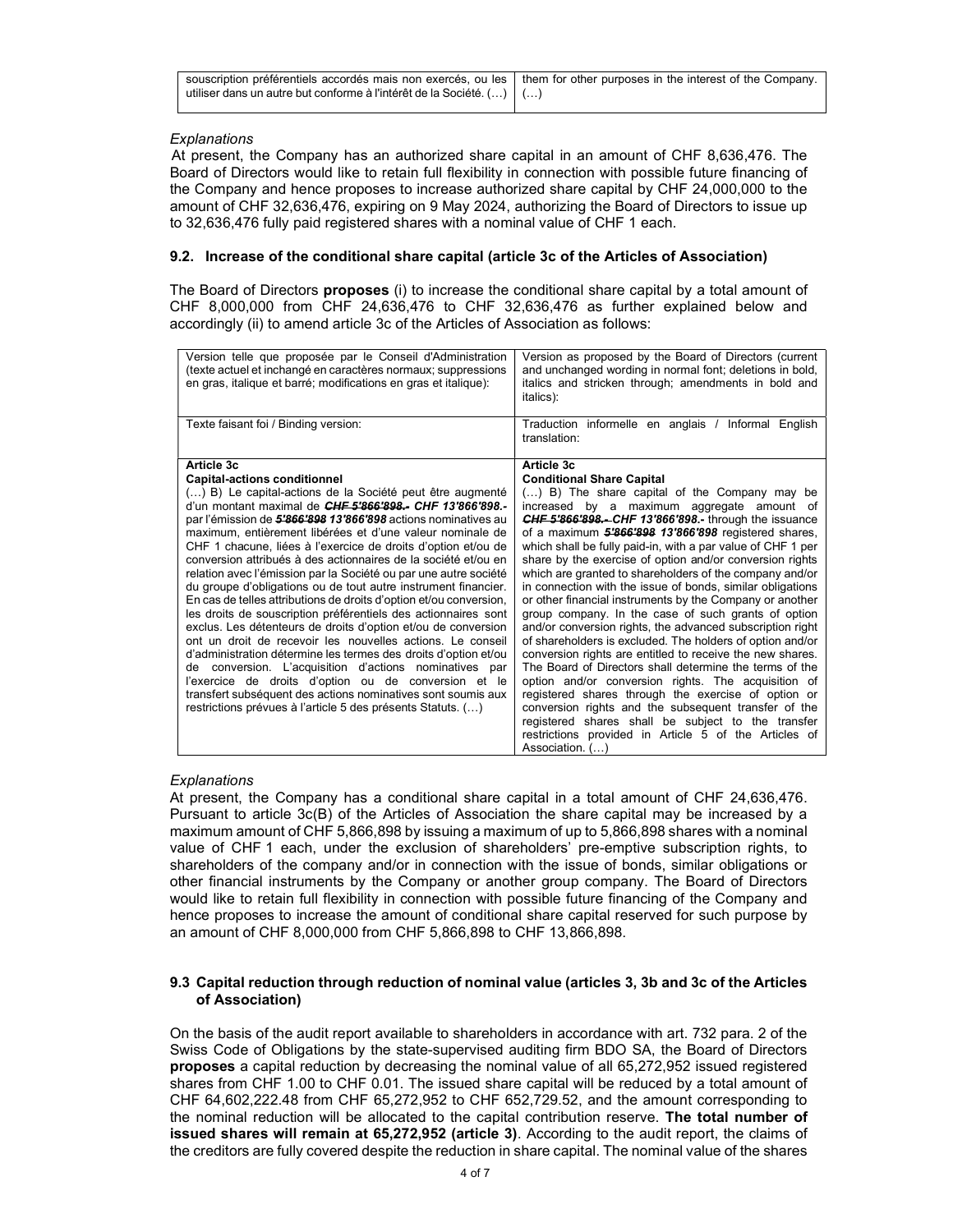issuable from the authorized share capital (article 3b) and conditional share capital (article 3c) will also be reduced from CHF 1.00 to CHF 0.01. Assuming that the items 9.1 and 9.2 of this AGM invitation are accepted by the shareholders, the authorized share capital and conditional share capital will be reduced by a total amount of CHF 32,310,111.24 from CHF 32,636,476 to CHF 326,634.76 each. The total number of shares that can be issued from the authorized and conditional share capital will remain at 32,636,476 shares each. The reduction of the nominal value of the issued, authorized and conditional share capital will be registered in articles 3, 3b and 3c of Articles of Association by the Geneva's trade register after the expiration of a period of two months from the publication in Swiss Gazette of Commerce (SHAB) of the third creditor call. The amounts indicated below may be changed if a capital increase is executed before the reduction of the nominal value enters into force.

| Version telle que proposée par le Conseil d'Administration<br>(texte actuel et inchangé en caractères normaux; suppressions<br>en gras, italique et barré; modifications en gras et italique):                                                                                                                                                                                                                                                                                                                                                                                                                                                                                                                                                                                                                                                                                                                                                                                                                                                                                                                                                                                                                                                                                                                                                                                                                                                                             | Version as proposed by the Board of Directors (current<br>and unchanged wording in normal font; deletions in bold,<br>italics and stricken through; amendments in bold and<br>italics):                                                                                                                                                                                                                                                                                                                                                                                                                                                                                                                                                                                                                                                                                                                                                                                                                                                                                                                                                                                                                                                                                      |
|----------------------------------------------------------------------------------------------------------------------------------------------------------------------------------------------------------------------------------------------------------------------------------------------------------------------------------------------------------------------------------------------------------------------------------------------------------------------------------------------------------------------------------------------------------------------------------------------------------------------------------------------------------------------------------------------------------------------------------------------------------------------------------------------------------------------------------------------------------------------------------------------------------------------------------------------------------------------------------------------------------------------------------------------------------------------------------------------------------------------------------------------------------------------------------------------------------------------------------------------------------------------------------------------------------------------------------------------------------------------------------------------------------------------------------------------------------------------------|------------------------------------------------------------------------------------------------------------------------------------------------------------------------------------------------------------------------------------------------------------------------------------------------------------------------------------------------------------------------------------------------------------------------------------------------------------------------------------------------------------------------------------------------------------------------------------------------------------------------------------------------------------------------------------------------------------------------------------------------------------------------------------------------------------------------------------------------------------------------------------------------------------------------------------------------------------------------------------------------------------------------------------------------------------------------------------------------------------------------------------------------------------------------------------------------------------------------------------------------------------------------------|
| Texte faisant foi / Binding version:                                                                                                                                                                                                                                                                                                                                                                                                                                                                                                                                                                                                                                                                                                                                                                                                                                                                                                                                                                                                                                                                                                                                                                                                                                                                                                                                                                                                                                       | Traduction informelle en anglais / Informal English<br>translation:                                                                                                                                                                                                                                                                                                                                                                                                                                                                                                                                                                                                                                                                                                                                                                                                                                                                                                                                                                                                                                                                                                                                                                                                          |
| Article 3<br>Le capital-actions de la Société est de <i>CHF 65'272'952.</i> - <i>CHF</i><br>652'729.52 (soixante-cinq millions deux cent septante-<br>deux mille neuf cent cinquante-deux francs) (six cent<br>cinquante-deux mille sept cent vingt-neuf francs et<br>cinquante-deux centimes). Il est divisé en 65'272'952<br>(soixante-cing millions deux cent septante-deux mille neuf cent<br>cinquante-deux) actions nominatives d'une valeur nominale de<br><b>CHF 1.- CHF 0.01</b> chacune. $()$                                                                                                                                                                                                                                                                                                                                                                                                                                                                                                                                                                                                                                                                                                                                                                                                                                                                                                                                                                    | Article 3<br>The share capital of the Company is <b>CHF 65'272'952.-</b><br><b>CHF 652'729.52.</b> It is divided into 65'272'952 registered<br>shares with a nominal value of <b>CHF 1.- CHF 0.01</b> each.<br>$(\ldots)$                                                                                                                                                                                                                                                                                                                                                                                                                                                                                                                                                                                                                                                                                                                                                                                                                                                                                                                                                                                                                                                    |
| Article 3b<br>Capital-actions autorisé<br>Jusqu'au 9 mai 2024, le conseil d'administration peut<br>augmenter le capital-actions d'un montant de CHF<br>32,636,476. CHF 326'634.76 par l'émission de 32'636'476<br>actions nominatives entièrement libérées d'une valeur<br>nominale de CHF 1.- CHF 0.01 chacune. Une augmentation<br>du capital-actions en plusieurs tranches est autorisée. Le<br>conseil d'administration détermine le prix d'émission, le moyen<br>de paiement, la date d'émission des nouvelles actions, les<br>conditions d'exercice des droits de souscription préférentiels et<br>la date à partir de laquelle les nouvelles actions donnent droit<br>au paiement d'un dividende. A cet égard, le conseil<br>d'administration peut émettre de nouvelles actions par une<br>souscription ferme opérée au travers d'une institution bancaire,<br>d'un syndicat ou de tout autre tiers comprenant une offre<br>subséquente de ces actions aux actionnaires actuels (à moins<br>que les droits de souscription préférentiels des actionnaires<br>actuels ne soient supprimés). Le conseil d'administration peut<br>laisser se périmer les droits de souscription préférentiels qui<br>n'ont pas été exercés; il peut également vendre aux conditions<br>du marché ces droits et/ou les actions liées aux droits de<br>souscription préférentiels accordés mais non exercés, ou les<br>utiliser dans un autre but conforme à l'intérêt de la Société. () | Article 3b<br><b>Authorized Share Capital</b><br>The Board of Directors shall be authorized, at any time<br>until 9 May 2024 to increase the share capital in an<br>amount of CHF 32,636,476.- CHF 326'634.76 through the<br>issuance of 32'636'476 fully paid registered shares with a<br>nominal value of CHF 1.- CHF 0.01 each. An increase in<br>partial amounts shall be permitted. The Board of Directors<br>shall determine the issue price, the type of payment, the<br>date of issue of new shares, the conditions for the<br>exercise of pre-emptive rights and the beginning date for<br>dividend entitlement. In this regard, the Board of Directors<br>may issue new shares by means of a firm underwriting<br>through a banking institution, a syndicate or another third<br>party with a subsequent offer of these shares to the<br>current shareholders (unless the pre-emptive rights of<br>current shareholders are excluded). The Board of<br>Directors may permit pre-emptive rights that have not<br>been exercised to expire or it may place these rights<br>and/or shares as to which pre-emptive rights have been<br>granted but not exercised, at market conditions or use<br>them for other purposes in the interest of the Company.<br>$(\ldots)$ |
| Article 3c<br><b>Capital-actions conditionnel</b><br>A) Le capital-actions de la Société peut être augmenté d'un<br>CHF 18'769'578 .-<br>maximum<br>de<br>montant<br>total<br><b>CHF 187'695.78</b> par l'émission de 18'769'578 actions<br>nominatives au maximum, entièrement libérées et d'une valeur<br>nominale de CHF 1.- CHF 0.01 chacune, liées à l'exercice des<br>droits d'option ou des droits de souscription attachés aux bons<br>de jouissance attribués aux employés, aux membres du<br>conseil d'administration et/ou aux consultants de la Société ou<br>d'une autre société du groupe en fonction des règles<br>respectives adoptées par le conseil d'administration. Les droits<br>de souscription préférentiels des actionnaires sont exclus.<br>L'acquisition d'actions nominatives par l'exercice des droits<br>d'option ou des droits de souscription attachés aux bons de<br>jouissance et le transfert subséquent des actions nominatives<br>sont soumis aux restrictions prévues à l'article 5 des présents<br>Statuts.<br>B) Le capital-actions de la Société peut être augmenté d'un<br>montant maximal de CHF 13'866'898.- CHF 138'668.98 par<br>l'émission de 13'866'898 actions nominatives au maximum,<br>entièrement libérées et d'une valeur nominale de CHF 1                                                                                                                                                                           | Article 3c<br><b>Conditional Share Capital</b><br>A) The share capital of the Company may be increased<br>by a maximum aggregate amount of CHF 18'769'578.-<br>CHF 187'695.78 through the issuance of a maximum of<br>18'769'578 registered shares, which shall be fully paid-in,<br>with a par value of $CHF 1.$ CHF 0.01 per share by the<br>exercise of option rights or subscription rights attached to<br>bons de jouissance which the employees, directors and/or<br>consultants of the Company or a group company are<br>granted according to respective regulations of the Board<br>of Directors. The pre-emptive rights of the shareholders<br>are excluded. The acquisition of registered shares<br>through the exercise of option rights or subscription rights<br>granted to the holders of bons de jouissance and the<br>subsequent transfer of the registered shares shall be<br>subject to the transfer restrictions pro-vided in Article 5 of<br>the Articles of Association.<br>B) The share capital of the Company may be increased<br>by a maximum aggregate amount of <b>CHF 13'866'898.-</b><br>CHF 138'866.98 through the issuance of a maximum<br>13,866,898 registered shares, which shall be fully paid-in,                                         |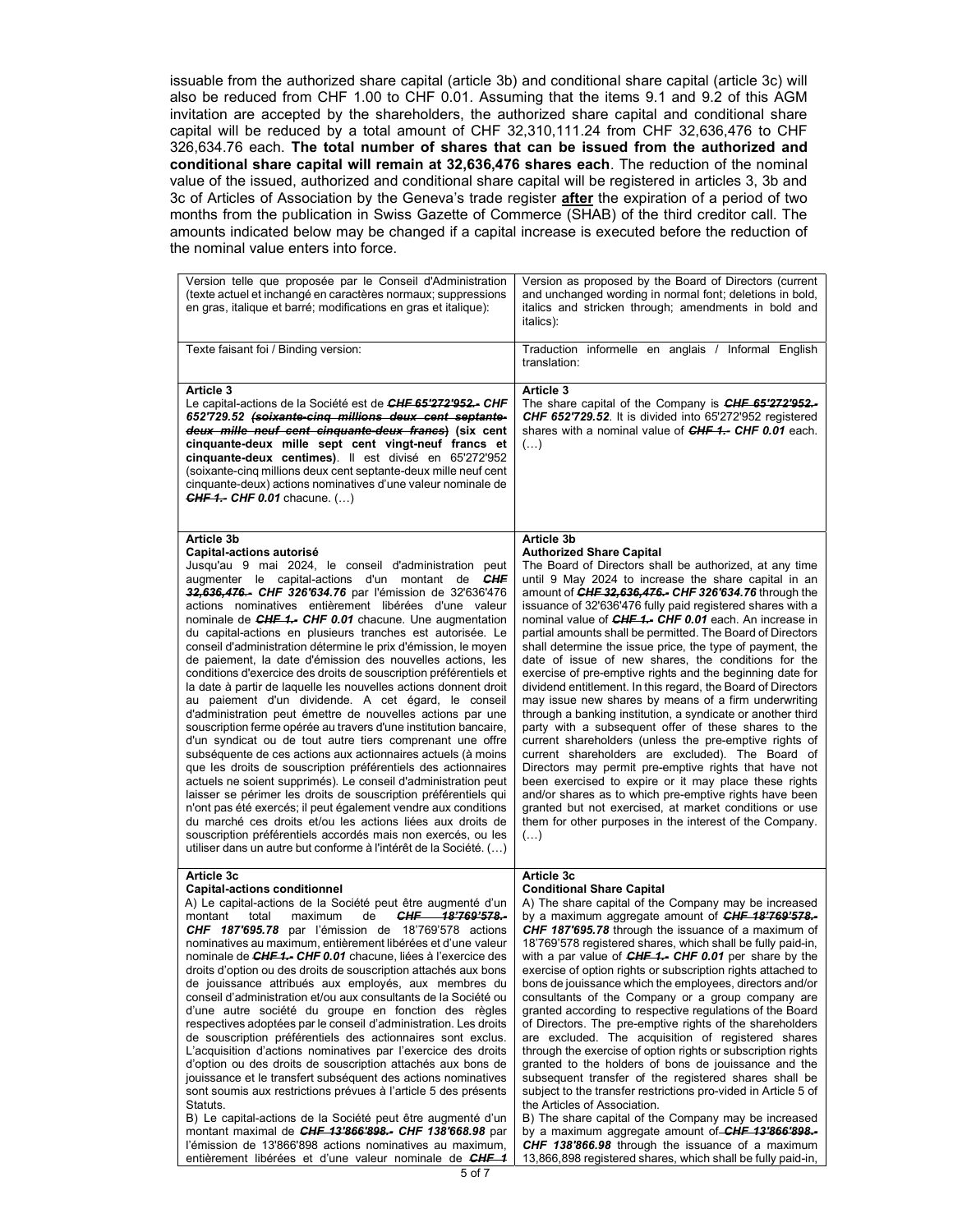CHF 0.01 chacune, liées à l'exercice de droits d'option et/ou de conversion attribués à des actionnaires de la société et/ou en relation avec l'émission par la Société ou par une autre société du groupe d'obligations ou de tout autre instrument financier. En cas de telles attributions de droits d'option et/ou conversion, les droits de souscription préférentiels des actionnaires sont exclus. Les détenteurs de droits d'option et/ou de conversion ont un droit de recevoir les nouvelles actions. Le conseil d'administration détermine les termes des droits d'option et/ou de conversion. L'acquisition d'actions nominatives par l'exercice de droits d'option ou de conversion et le transfert subséquent des actions nominatives sont soumis aux restrictions prévues à l'article 5 des présents Statuts. (…)

with a par value of  $CHF 4$  CHF 0.01 per share by the exercise of option and/or conversion rights which are granted to shareholders of the company and/or in connection with the issue of bonds, similar obligations or other financial instruments by the Company or another group company. In the case of such grants of option and/or conversion rights, the advanced subscription right of shareholders is excluded. The holders of option and/or conversion rights are entitled to receive the new shares. The Board of Directors shall determine the terms of the option and/or conversion rights. The acquisition of registered shares through the exercise of option or conversion rights and the subsequent transfer of the registered shares shall be subject to the transfer restrictions provided in Article 5 of the Articles of Association  $($   $)$ 

#### **Explanations**

In order to facilitate potential capital increases in the future, the Board of Directors **proposes** a capital reduction by decreasing the nominal value of all 65,272,952 issued registered shares from CHF 1.00 to CHF 0.01, and to allocate the nominal value reduction amount to the capital contribution reserve. The nominal value of the shares issuable from the authorized and conditional share capital will also be reduced from CHF 1.00 to CHF 0.01. The total number of issued shares and issuable shares from the authorized and conditional share capital will remain unchanged. There will be no distribution to shareholders and shareholders' rights will not be affected.

## 10. Approval of the compensation of the members of the Board of Directors and of the Executive Management

## 10.1. Approval of the compensation of the members of the Board of Directors

The Board of Directors **proposes** the approval of the maximum total compensation amount of CHF 600,000 for the members of the Board of Directors for the term of office from the 2022 AGM until the 2023 AGM.

## **Explanations**

The proposed amount covers the fixed monetary compensation, variable monetary compensation based on board meeting attendance, the fair value of the variable equity incentive unit grants and related social security contributions. Although the actual total compensation for the Board of CHF 269,724 for the period from the 2021 AGM to the 2022 AGM is below the maximum amount of CHF 600,000 as approved by the 2021 AGM, the proposed amount has been maintained at CHF 600,000 to ensure that the amount will cover the fair value of expected equity incentive unit grants. Further details are available in the Compensation Report 2021.

#### 10.2. Approval of the compensation of the members of the Executive Management

The Board of Directors proposes the approval of the maximum total compensation amount of CHF 4,000,000 for the members of the Executive Management for the period from 1 January to 31 December 2023.

#### **Explanations**

The proposed amount covers the fixed monetary compensation, variable monetary compensation based on performance, the fair value of the variable equity incentive unit grants and related social security contributions. Although the actual total compensation for members of Executive Management of CHF 2,654,466 for the period from 1 January to 31 December 2021 is below the maximum amount of CHF 4,000,000 as approved in the 2021 AGM, the proposed amount has been maintained at CHF 4,000,000 to ensure that the amount will cover the fair value of expected equity incentive unit grants. Further details are available in the Compensation Report 2021.

On behalf of the Board of Directors of Addex Therapeutics Ltd

#### Vincent Lawton, Chairman

#### Enclosures:

- Registration and Power of Attorney Form
- Return envelope to ShareCommService AG, Europastrasse 29, CH-8152 Glattbrugg